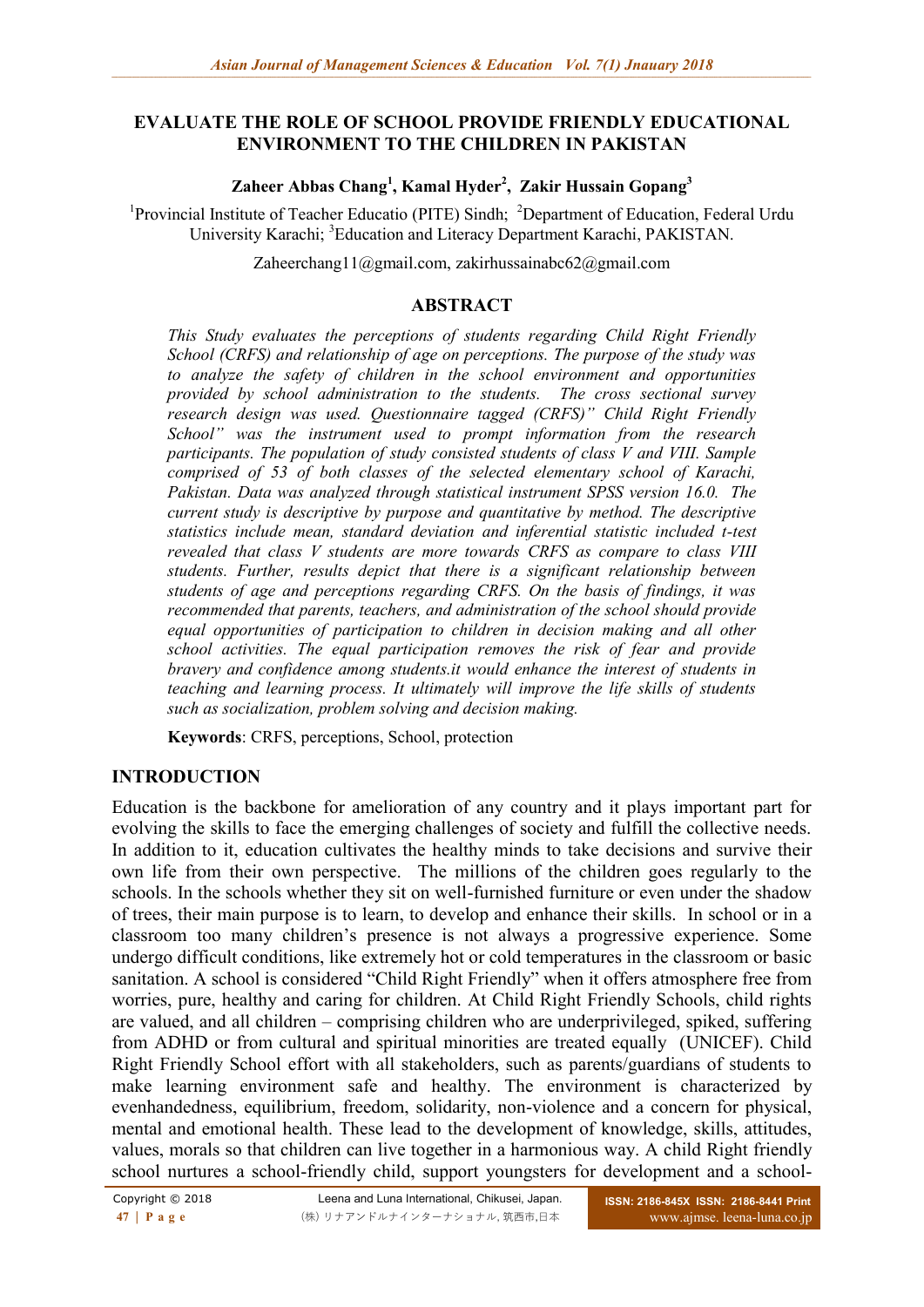friendly community. Child Right Friendly Schools fetch together students and members of the civil society to develop and act on ways to improve school's environment.

The Child Right Friendly School (CRFS) represents an aspect of protection and participation in school activities that reflects from students' perceptions about school practices. These perceptions are formed through evaluating the school practices and children involvement in school management committees and in school related decision making process.

A Child Right Friendly School (CRFS) can become a powerful tool to address the issues regarding CRFS and provide children with quality education. It also helps to create such environment of fun and healthy. It also helps to provide an idea of engaging – a place where they can play, be protected from harm, express their views and actively participate in the learning process for their holistic development. Because the children of today are the adults of tomorrow; they deserve to inherit a safer, fairer and healthier world. There is no task more important than safeguarding their environment." (World Health Day, 2003). To investigate the practices and perceptions of students about Child Right Friendly School (CRFS); cross sectional survey was conducted from one of private school of Karachi, Pakistan.

This paper represents the views and perceptions of students regarding Child Right Friendly School. In addition, it is comprised of the purpose, research question, and null hypothesis of the study.

# **PURPOSE**

The purpose of this study was to investigate the perceptions of class 5 and class 8 students regarding CRFS. Another, aim of this study was to investigate the relationship of age on the perceptions of student's on CRFS. Whether, the students age affecting on the perceptions of students regarding child right friendly school or not.

# **RESEARCH QUESTION**

- 1. What is the difference in the perceptions of class 5 and 8 regarding CRFS?
- 2. What is the relationship between the age of students and perceptions on CRFS?

# **HYPOTHESIS**

- 1. There is a significant difference in the perceptions of class V and VIII regarding child right friendly school.
- 2. There is no difference in the perceptions of class V and VIII regarding child right friendly school.
- 3. There is significant relationship between the age of students and perceptions regarding CRFS.
- 4. There is no relationship between the age of students and perceptions regarding CRFS.

# **LITERATURE REVIEW**

Children being the most important stake-holder of the process of education, have their rights to learn, imagine and magnify their knowledge and skills through their own individual rights and needs. In the lieu of maximizing the opportunities for the children to lean efficiently, there needs to be more child right friendly places; because child right friendly places are those where children's right and need are at the centre of planning (UNICEF, 2008). In this regard, Schools are considered to be the places where students are safe and able to live a life without any kind of hurt or violence and learn with fun and play. Wohwill and Heft (1987)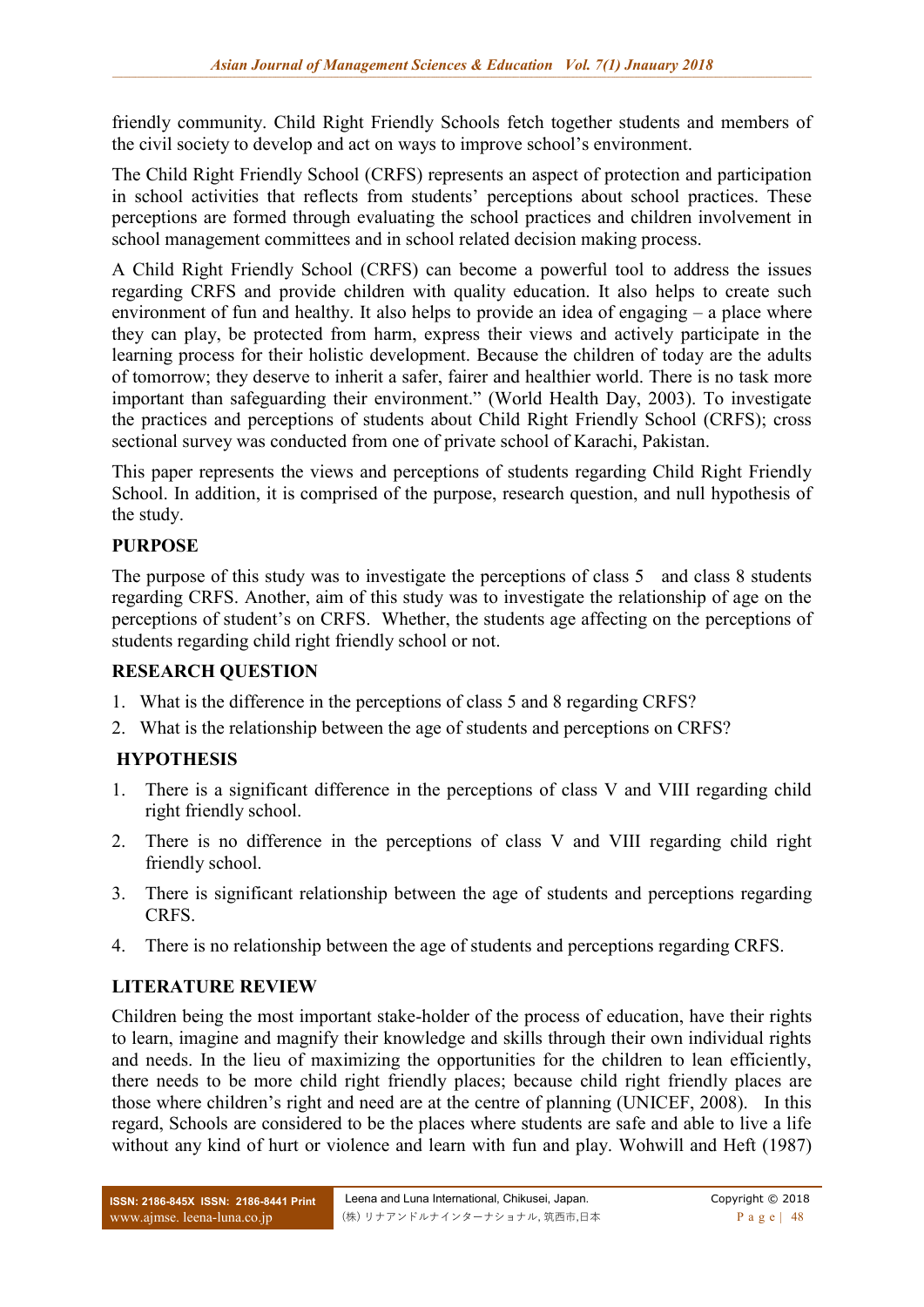extended the use of affordances by articulating the environment child relationship in play spaces in terms of three characteristics: affordances, sensory stimulation and response feedback. Play is the right and need of all he children in the schools (Jeavons, 2008, p.108) because school grounds are the important sites for children to grow their social and cognitive skills (Malone & Tranter, 2003), as play makes the students fresh and their mind enables to work properly. In addition, play is the key site for engaging social interaction between children(McConaghy,2008) and all children have opportunity to express their views and participate in decision making(UNICEF,2001). Malone (2013) suggests that children are social agent and supports rights based paradigm. Such skills of social interaction help them to not only fight for their own rights but for societal needs. Quite unlikely to this, it has been observed that children's play activities are declining day by day (Dolman, Norton &Norton, 2005; Lester & Russel, 2010).

Five Dimensions of CFS as given in UNICEF Assessing CFS Manual which were applied to see whether schools of Karachi, Pakistan are Child Right Friendly or needs improvement.

# **METHODOLOGY**

The nature of research questions demands a quantitative research paradigm to address and explore the students' perceptions regarding Child Right-Friendly School. Therefore, the current research is descriptive by purpose and quantitative by method.

# **Research Design**

Cross sectional survey was used in this study. It was used to gather information at a single point in time through questionnaire on the entire population to collect data. To investigate the differences between the two classes/grade students, the cross-sectional survey method is most suitable because it helps to collect data from more participants at one point at time (Frankel and Wallens, 2006).

The research question is addressed by using the survey design because through survey method, researcher could collect all the information directly from the participants about their ideas, feelings and social background. (Fink, & Kosecoff, 1998). Therefore, researcher filled the questionnaire from samples of one of a private school in morning and afternoon shift through direct administration.

Furthermore; while conducting survey, it was found that survey allows anonymity to research participants and encouraged them to answer the questions frankly in friendly environment.

# **Sample and Sampling Procedure**

The targeted population of the study was students of a private secondary school Karachi. The research sample grade five and eight students were selected randomly. The size of the sample was consist of 24 students (n1=24, M+ F) from grade V, 29 students (n2=29, M+F) from grade VIII and overall, 53 (n3=53, M=36, 67.9% F=17, 32.1%), fall between ages of 10 to 13

A convenient sample of 53 students from a private school of Karachi selected to participate in the study. According to Bryman (2004) "A convenience sample is one that is simply available to the researcher by virtue of its accessibility" (p.100). Sample of the study were 24 students from grade five  $(n = 24)$  and 29 students were from grade eight  $(n = 29)$ . The selection of research site and negotiations regarding the grade level was done in the beginning of the research time with the help of course facilitator.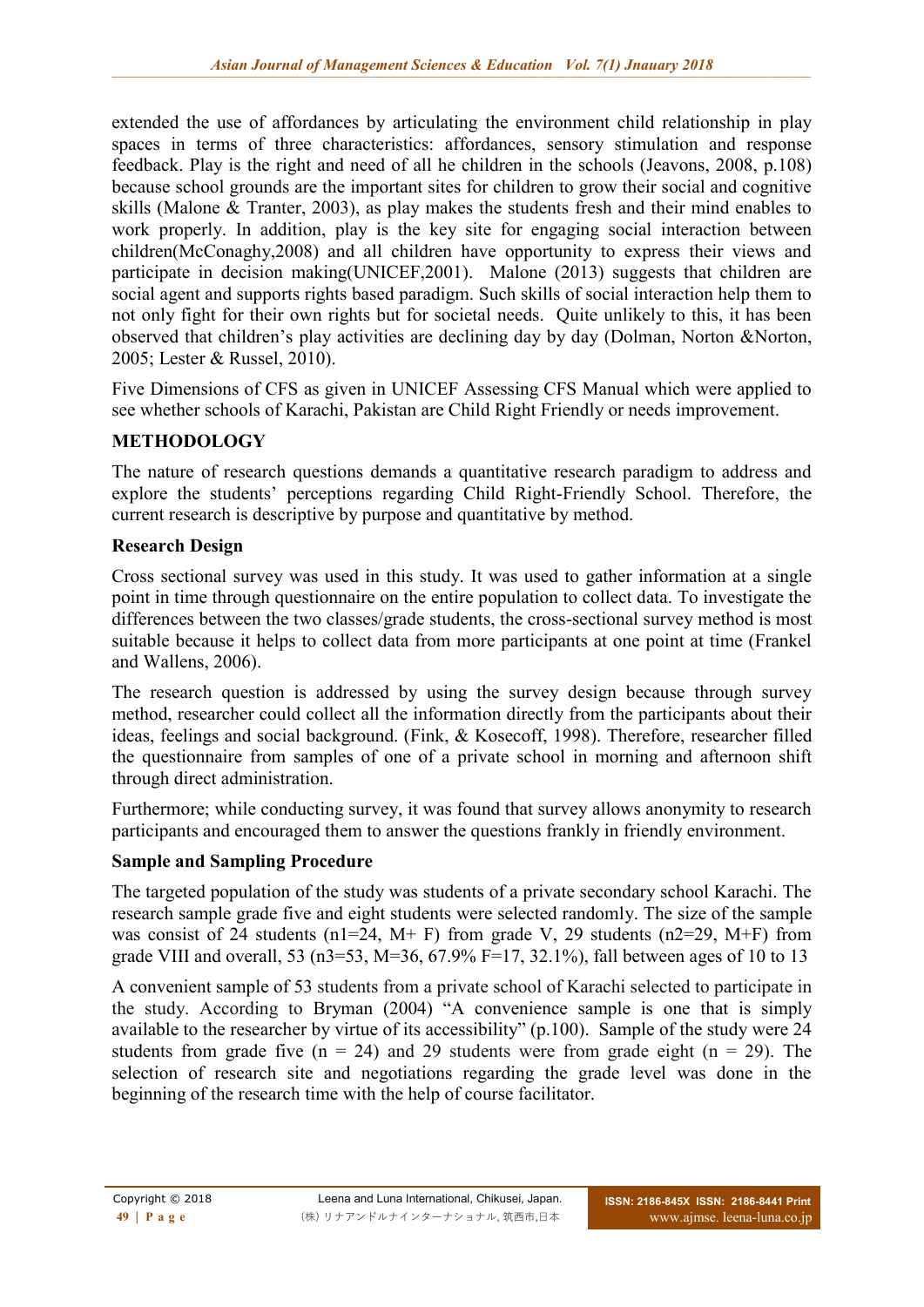

Figure 1: Sample of Study

#### **Instrument/ Measurement Tool**

Child Right Friendly School (CRFS) questionnaire was used in this research work, which was adopted from the course leaders' personal library. Tool was comprised of two parts. Part-1 measured the protection of children in school. Part-2 measured the opportunities provided by school for school decision matters; along with CRFS questionnaire requested for general demographics information from each participant.

There were 13 items in questionnaire. It was based on 4 rating scale questionnaires and divided into two parts called protection and participation. A protection part consists of 7 items whereas participation part was consists of 6 items. Whereas, demographic information was based on 11 items such as age, living place, guardian profession.

#### **Reliability of Instrument**

The table 1 shows the reliability statistics where the value of alpha  $= 0.562$  which is less than 0.6.where as the value of Cronbach's should be equal or more than 0.6. Therefore, it can not be claimed that tools of this study was more reliable. The reason of less value from 0.6 might be the small sample and small level study. Cronbach's Alpha value of the tool given in the table 1.

| <b>Constructs</b> | <b>Cronbach's Alpha</b> |
|-------------------|-------------------------|
| Total (13 items)  | 0.562                   |

#### **Table 1. The reliability statistics**

#### **Data Analysis**

After collecting data from the research context, a pattern for data analysis was developed on the Statistical Package for Social Science version 16.0 (SPSS), in which the data were entered and coded. For example, (1) was used for female and (0) was used for male. To explain the classes we coded, 1 for class-V, 2 for class VIII. Similarly, to explain student's protection and participation, for all items of questionnaire were coded, 1for no/never, 2 for rarely, 3 for often, and 4 for always respectively. In this way, all the data were coded accordingly. For the next step, researcher cleaned the data by entering it twice in pair to avoid any error. At the same time, researcher found maximum and minimum value through descriptive statistics. This cleaning helped to look for mistakes that might have been made during the entry of data. But couldn't found any mistakes; all the maximum values were same 4.

After wards, researcher employed the Cronbach's Alpha test, to explore the reliability of tool. Furthermore, the data was summarized through descriptive statistics, in which mean and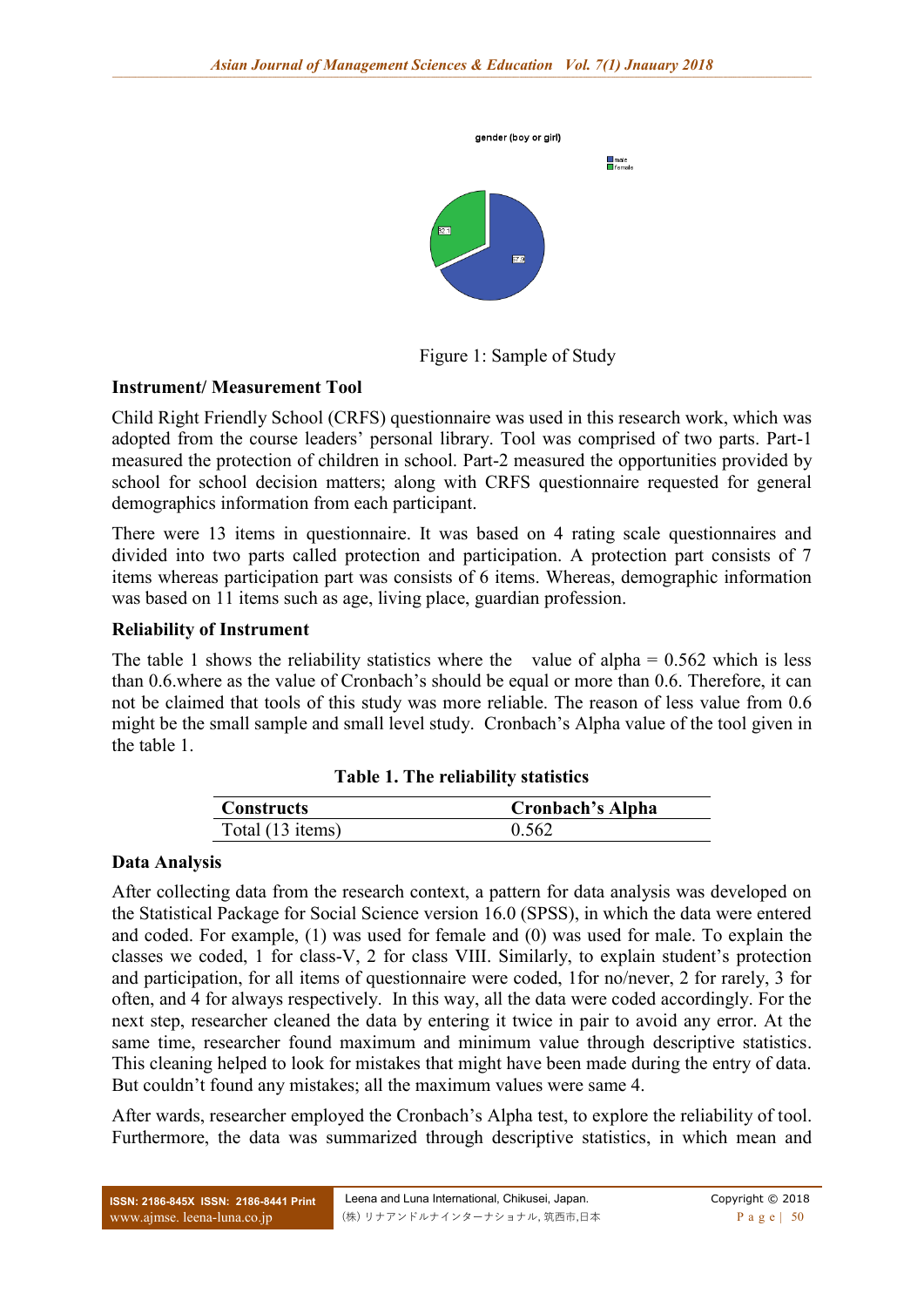standard deviation were explored through SPSS, which explained the characteristics of the data. In addition, researcher explored the value of skewness and the standard error through SPSS which enabled to explore the normal distribution of data. After conformation the normality, employed the independent t-test to investigate the difference in perceptions between class -V and class-VIII, as the data qualify the 3 assumptions of the said t-test.

Finally, Researcher employed the correlation test to see the relationship between effects of age and children's perceptions through SPSS. For this, Pearson correlation co-efficient was used to explore the relationship between demographic characteristics (age) and total mean of the questionnaire.

# **EXPLORATORY ANALYSIS**

## **Test of Normality**

A test of normality was used through Kolmogorav sminor test, histogram test, and descriptive statistics was conducted on the interpretation skill scale across both the classes. Class V and class VIII to confirm the distribution of the interpretation score was evenly distributed. Table-1 shows the result of Kolmog sminor test for child right friendly school.

| Table 2. Descriptive result of normality test |
|-----------------------------------------------|
|-----------------------------------------------|

|                        | <b>Statistics</b> | <b>Standard error</b> |
|------------------------|-------------------|-----------------------|
| Skewness in total      |                   | .327                  |
| result of both classes | $-475$            |                       |

|            | Kolmogorov-Smirnov <sup>a</sup> | Shapiro-Wilk |  |  |
|------------|---------------------------------|--------------|--|--|
|            |                                 |              |  |  |
| total_mean | 53                              |              |  |  |

**Table 3. Tests of Normality**

a. Lilliefors Significance Correction

\*. This is a lower bound of the true significance.

By looking at significant value ( $p=$  .200) in the table-3, it is evident that, over all distribution on mean perceptions is normal. However the descriptive statistic and histogram shows that distribution is negatively skewed, which refers that more students favors CRFS.



**Figure 2:** The descriptive statistic and histogram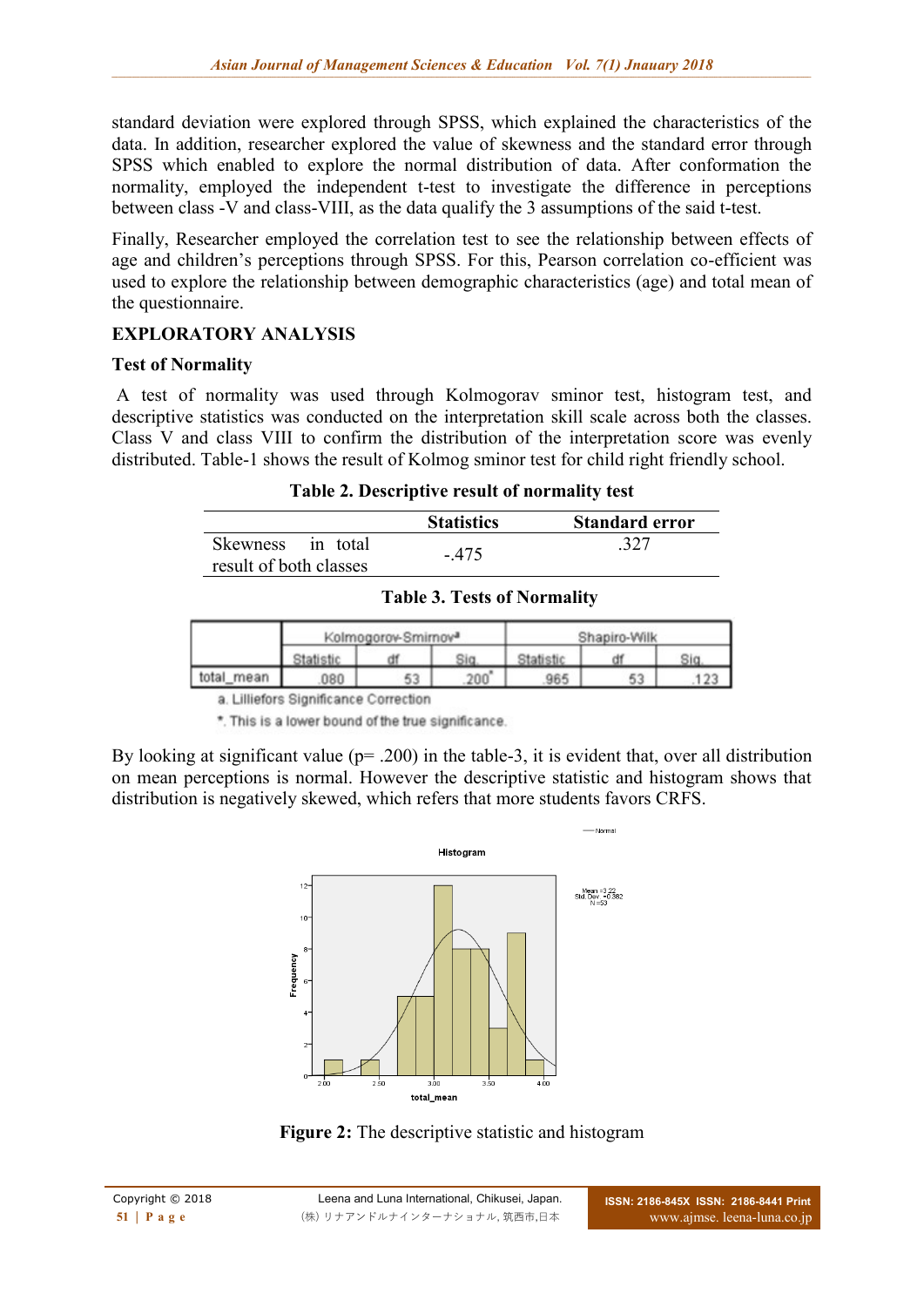## **FINDING OF THE STUDY**

Results of the descriptive statistics including mean, standard deviation and inferential statistics including t- test are provided of both classes in the table 4 and 5 respectively.

**Table 4. The descriptive statistics including mean, standard deviation and inferential statistics including t- test**

| <b>Class</b> | <b>Number of participants</b><br>(n) | <b>Mean</b> | <b>Standard deviation</b> |
|--------------|--------------------------------------|-------------|---------------------------|
|              | 24                                   | 3.4319      | .29115                    |
|              | 79.                                  | 3 0451      |                           |

**Table 5. Difference between the perceptions of class V and class VIII students**

| Levene's Test for Equality of Variances |                    |     |      |  |                      |
|-----------------------------------------|--------------------|-----|------|--|----------------------|
| Total mean                              | Equal<br>variances |     | Sig. |  | Sig. $(2-$<br>tailed |
|                                         | assumed            | 534 | 468  |  | 001                  |

The table 4 shows that the perceptions of class-V students about CRFS are more towards child right friendly school (M=3.4319, SD= .29115) as compare to their counter parts of class-VIII students (M= 3.0451, SD= .36227).

However, class VIII students perceptions are more dispersed than the mean (M= 3.0451, SD= .36227), which illustrates that some students have highly positive perceptions and some have highly negative.

Moreover, table 5 demonstrates that difference between the perceptions of class V and class VIII students regarding CRFS is significant with  $[t (51) = 4.221, p = .001]$ . Therefore, the null hypothesis cannot be accepted. Furthermore, table-5 assured that the variance is not significant ( $p = .468$ ) of both the groups.



Figure 3. Correlation between student's age and perception about CRF'S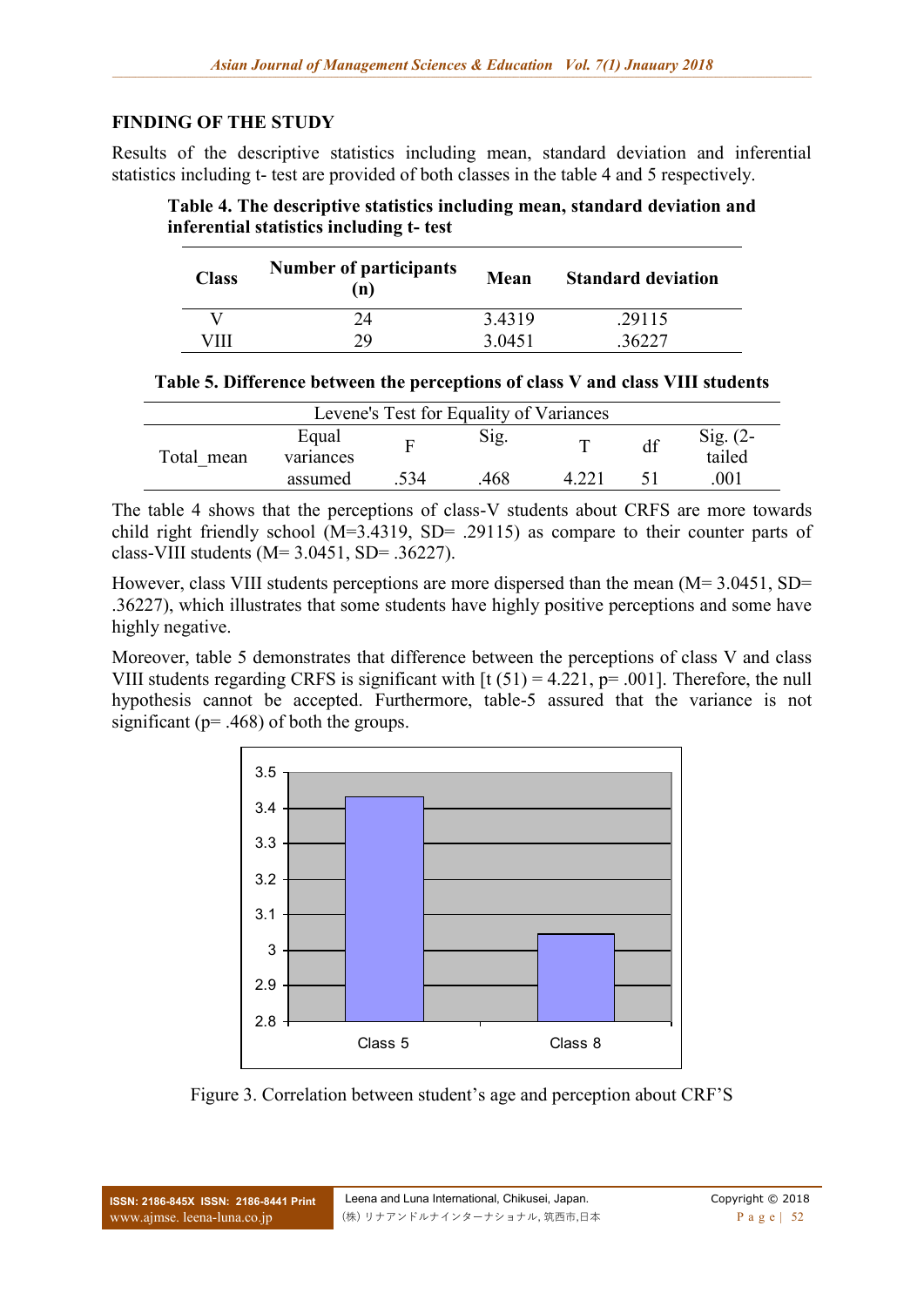| CONGIGUONS |                     |                       |             |  |  |
|------------|---------------------|-----------------------|-------------|--|--|
|            |                     | aqe                   | total mean  |  |  |
| aqe        | Pearson Correlation | 1.000                 | $-424^{**}$ |  |  |
|            | Sig. (2-tailed)     |                       | .002        |  |  |
|            | N                   | 53.000                | 53          |  |  |
| total mean | Pearson Correlation | $-.424$ <sup>**</sup> | 1.000       |  |  |
|            | Sig. (2-tailed)     | .002                  |             |  |  |
|            | N                   | 53                    | 53.000      |  |  |

**Table 6. Correlations** Corrolations

\*\*. Correlation is significant at the 0.01 level (2-tailed).

The data revealed from the analysis that there is significant relationship between students age and students perception ( $r = -0.424$ ,  $p = 0.002$ ). Moreover, table-6 shows the results that age and students' perceptions are negatively correlated. It indicates that, if the student's age increases then the perceptions about child right friendly decreases. Therefore, hypothesis 2 has also rejected.

## **DISCUSSION AND CONCLUSION**

It revealed from the results that the class-V students have higher level of perceptions CRFS than class-VIII students. Therefore, result rejected null hypothesis. There might be some reasons behind the perceptions of class V students compare to students of class VIII. One of the reasons may be this that due to course work and more focused on exam oriented learning class VIII students are not given participation in school activities and school decision committees. Besides, class VIII students have to give board exanimation, after a year, so these activities may affect on their learning.

Secondly, children must feel that they are capable of accomplishing things. Usually, the parents and teachers do not let the children free in making decision about them. Which may incapable the decision making power of students. These hindrances occurred due to social problems and constraints in the curriculum. In this way, they are giving the message that can not make decisions for themselves.

In addition, researcher also employed the correlation test between student's age and the students' perception. It was observed that there was negative relationship between age and children's perceptions and the difference was significant. Though this study has shown the negative relationship between age and children's perception CRFS, but it can not be generalized to the whole society, or even in that schools, where research was conducted, because of its small sample.

## **LIMITATIONS OF THE STUDY**

Through the cross sectional survey, researcher collected data from two classes of a private school of Karachi. So findings cannot be generalized even within the school. Because, study was limited only of two classes. At the same time, might be some students were under pressure. Because of this reason sometimes presence of researcher, can affect the validity of the responses. Furthermore, convenience sampling is judgmental sampling, therefore, it cannot be generalized (Bryman, 2004. p.101).

## **RECOMMENDATION**

In the light of analysis of the study it can be assumed that the teachers and parents should provide equal opportunities to children in decision and participation in school activities, and encouragement should be given both classes simultaneously. It is also recommended that